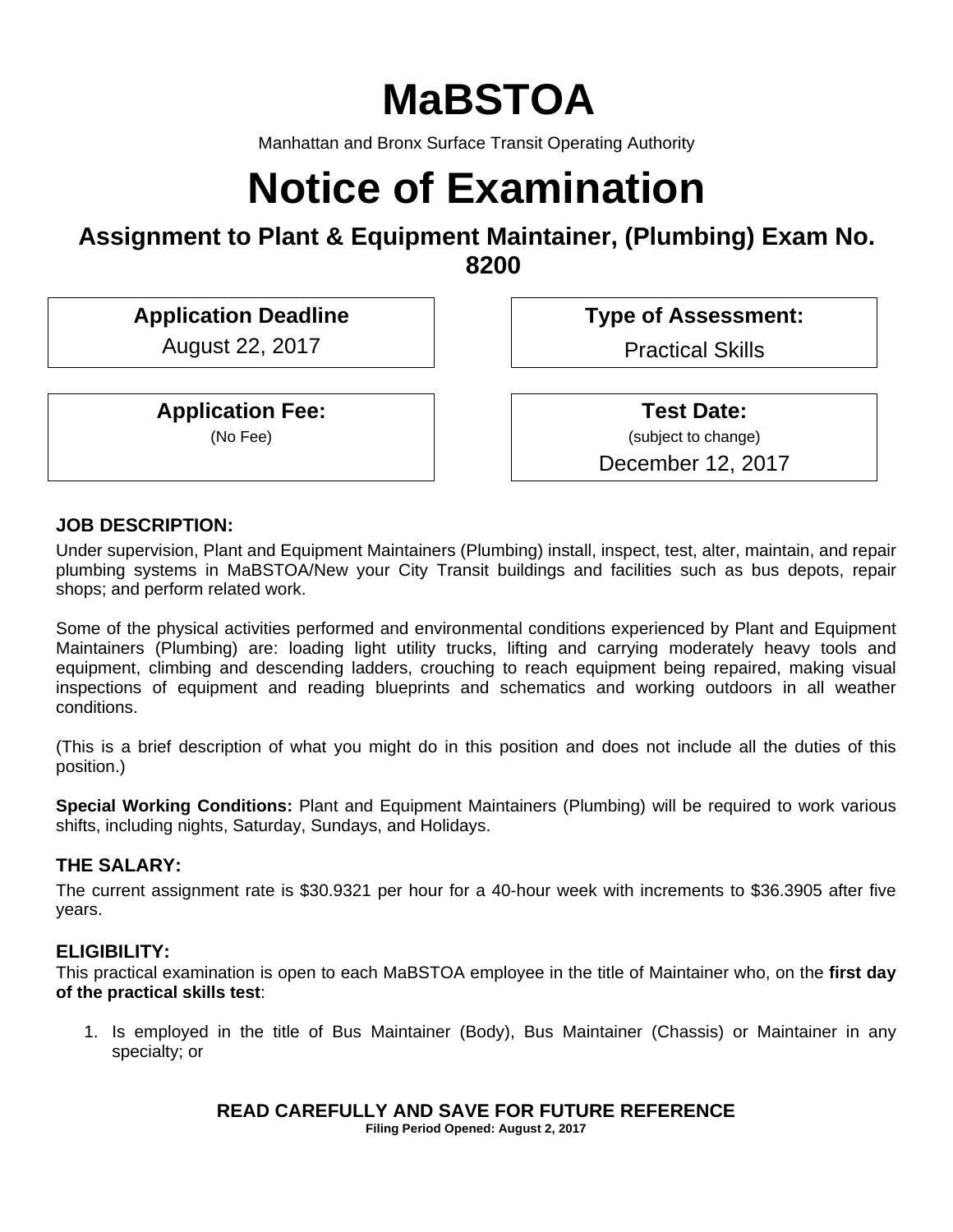### **ELIGIBILITY: (Continued)**

2. Is not otherwise ineligible.

You are responsible for determining whether you meet the qualification requirements for this examination prior to submitting the application. If you are marked "Not Qualified," your application fee will **not** be refunded.

#### **This examination is not open to employees of New York City Transit or to employees of other MTA agencies.**

# **REQUIREMENTS TO BE ASSIGNED:**

**Driver License Requirement**: At the time of assignment, you must possess a Class B Commercial Driver License valid in the state of New York with proof of residence for the state in which the license was issued. If you have moving violations, license suspensions or an accident record, you may be disqualified. This license must be maintained for the duration of your employment in this assignment.

**Drug Screening Requirement:** You must pass a drug screening in order to be promoted and if promoted, you will subject to random drug and alcohol tests for the duration of your employment. Additionally, if you have tested positive on a drug and alcohol test or had a refusal to testing during pre-employment or while employed by a Federal DOT-regulated employer during the applicable period, you must have completed the Substance Abuse Professional (SAP) process required by federal law in order to be appointed to this safety-sensitive position.

# **HOW TO SUBMIT AN APPLICATION AND PAY THE APPLICATION FEE:**

You must apply online for this examination by the last day of the application period. Unless you are requesting a fee waiver. Applicants who wish to request a Fee Waiver should refer to the "How to Submit an Application When Requesting a Fee Waiver" section below.

#### **Online Applications:**

- 1. Apply using the "BSC" employee portal at: www.mtabsc.info/portal by the last day of the application period.
- 2. You must pay the application fee via payroll deduction. Applicants who request a fee waiver must apply by mail.
- 3. You will be sent a confirmation email after you complete your application and pay the application fee.

Computers with internet access are available on a limited basis at branches of New York Public Library, the Brooklyn Public Library and the Queens Library to patrons with a valid library card.

### **ADMISSION LETTER:**

You should receive an *Admission Letter* in the mail about 10 days before the start date of the practical skills test. If you do not receive an *Admission Letter* at least 4 days before the test date, you may obtain a duplicate letter at the MTA Exam Information Center located in the lobby of 180 Livingston Street, Brooklyn, NY 11201, Mondays through Fridays, 9 AM to 3 PM. A paper copy of the *Admission Letter* is your ticket for admission to the practical skills test.

Employees must keep their official mailing address up to date. Only the address on file with the MTA Business Service Center will be used to mail correspondence, including the Admission Letter.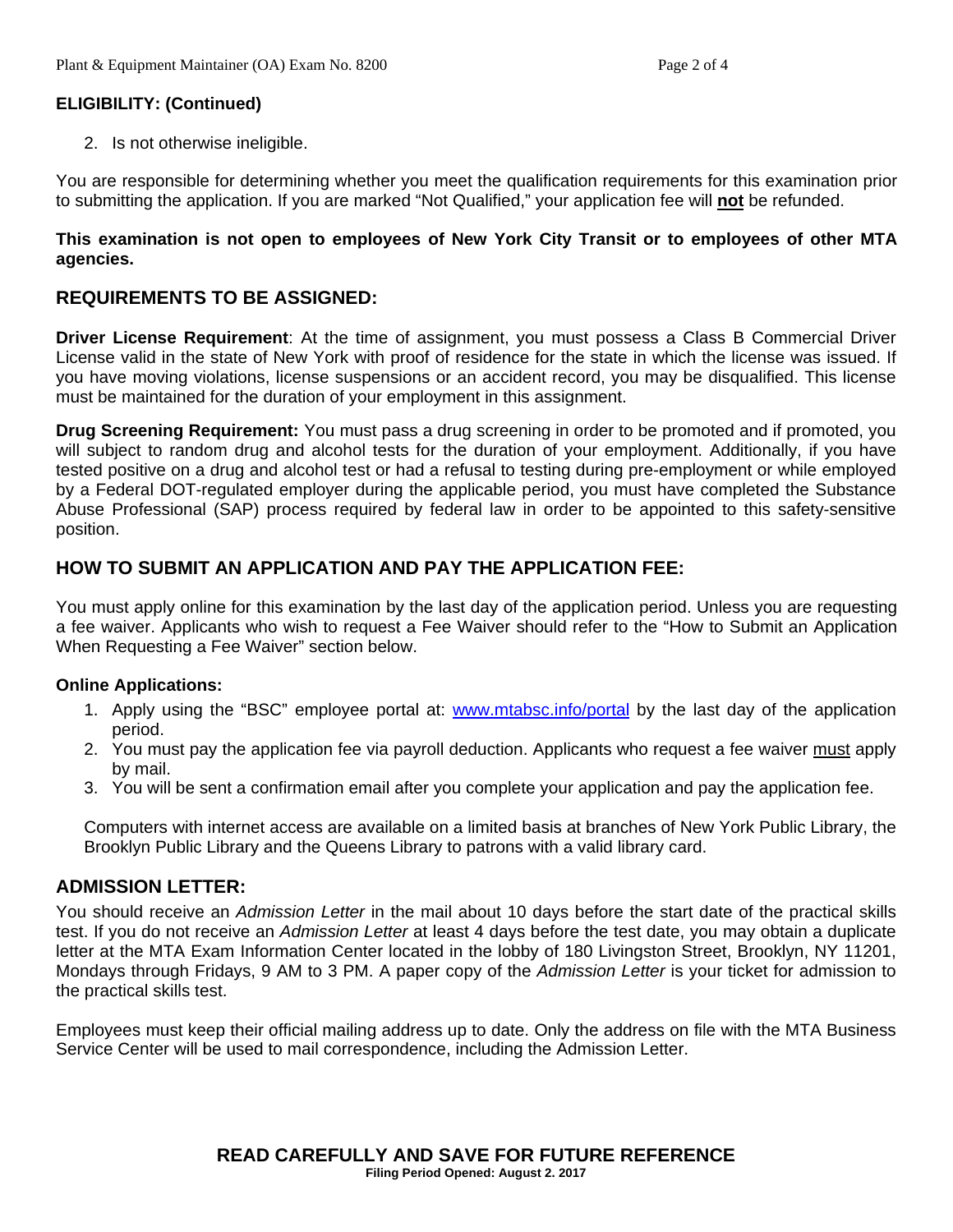#### **THE TEST:**

You will be given a qualifying practical skills test. A score of 70 is required to pass. Seniority scores will be factored only for those candidates who pass the practical skills test. A score of 70 is required to pass. Ties resulting from identical scores will be broken in an equitable manner to be determined by the NYC Transit Personnel Testing, Selection and Classification Unit.

The qualifying practical skills test may test the candidate's knowledge of installation, testing, maintenance, and repair of plumbing systems and fixtures; and knowledge of safe work practices.

#### **TEST ADMINSTRATION GUIDELINES:**

**Warning:** You are not permitted to enter the test site with cellular phones, beepers, pagers, cameras, portable media players, or other electronic devices. Calculators are permitted: however, they must be hand-held, battery or solar powered, numeric only. Calculators with functions other than addition, subtraction, multiplication and division are prohibited. Electronic devices with an alphabetic keyboard, or with word processing or date recording capabilities such as planners, organizers, etc. are **prohibited**. If you use any of the these devices in the building at any time before, during or after the test, you may **not** receive your test results, your test score may be nullified, and your application fee will **not** be refunded.

**Leaving:** you must leave the test site once you finish the test. If you leave the test site after being fingerprinted but before finishing the test, you will not be permitted to re-enter. If you disregard this instruction and re-enter the test site, you may not receive your test results, your score will be nullified, and your application fee will **not** be refunded.

**Proof of Identity:** You must present your MTA New York City Transit Employee ID when you arrive to take the test.

#### **THE TEST RESULTS:**

If you pass the practical skills test and are found qualified, your name will be place in final score order on an eligible list and you will be given a list number. You will be notified by mail of your test results. As vacancies occur, candidates will be considered for appointment in eligible list order. If you meet all requirements and conditions, you will be considered for appointment when your name is reach on the eligible list. All assignments are subject to pre-promotion evaluations. The eligible list for this exam may remain in effect up to 4 years from the date it is established.

### **SPECIAL ARRANGEMENTS:**

**Late Filing:** Consult your department's Human Resource Representative to determine the procedure for filing a late application if you meet one of the following conditions:

- 1. You are absent from work for least one half of the application period and are unable to apply for reasons such as vacation, sick leave or military duty; or
- 2. You become eligible after the above application period but on or before the first date of the practical skills test.

**Make-up Test:** You may apply for a make-up test if you cannot take the test on the regular test date for any of the following reasons:

- 1. Compulsory attendance before a public body; or
- 2. On-the-job injury or illness where such applicant is an employee of any agency of the Metropolitan Transportation Authority (MTA) of New York State; or